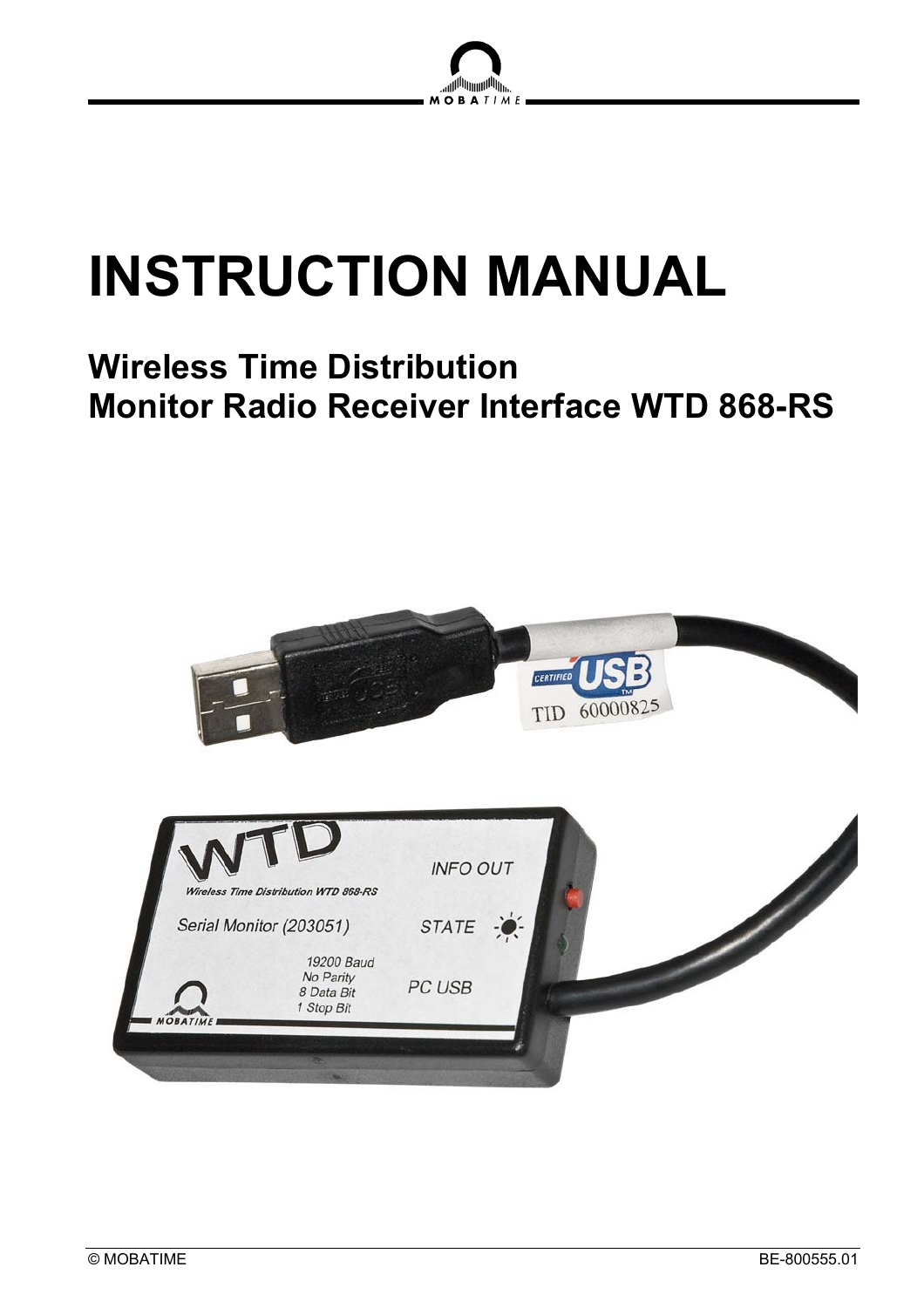#### **Manufacturer's Certificate**

#### **STANDARDS**

The WTD 868-T time signal transmitter was developed and produced in accordance with the EU guidelines.

73 / 23 / EWG 89 / 336 / EWG 1999 / 5 / EWG



#### **Notes to the Instruction Manual**

- 1. The information contained in this instruction manual can be changed at any time without prior notice. The current version is available for downloading under www.mobatime.com.
- 2. This instruction manual was compiled with the utmost care to provide all the details regarding the use of this product. However, should you have any queries, or find any errors in the instructions, please contact us.
- 3. We will not accept any liability for any damages resulting, directly or indirectly, from the use of this instruction manual.
- 4. Please read these instructions carefully and only use the product when all the instructions on installing and operating have been correctly understood.
- 5. Installation may only be carried out by qualified personnel.
- 6. This publication, or any extracts from it, may not be reproduced, stored in a electronic retrieval system, or in any way transmitted. The copyright with all its rights lies with BUERK MOBATIME GmbH, D-78026 VS-Schwenningen and MOSER-BAER AG, CH–3454 Sumiswald / Switzerland.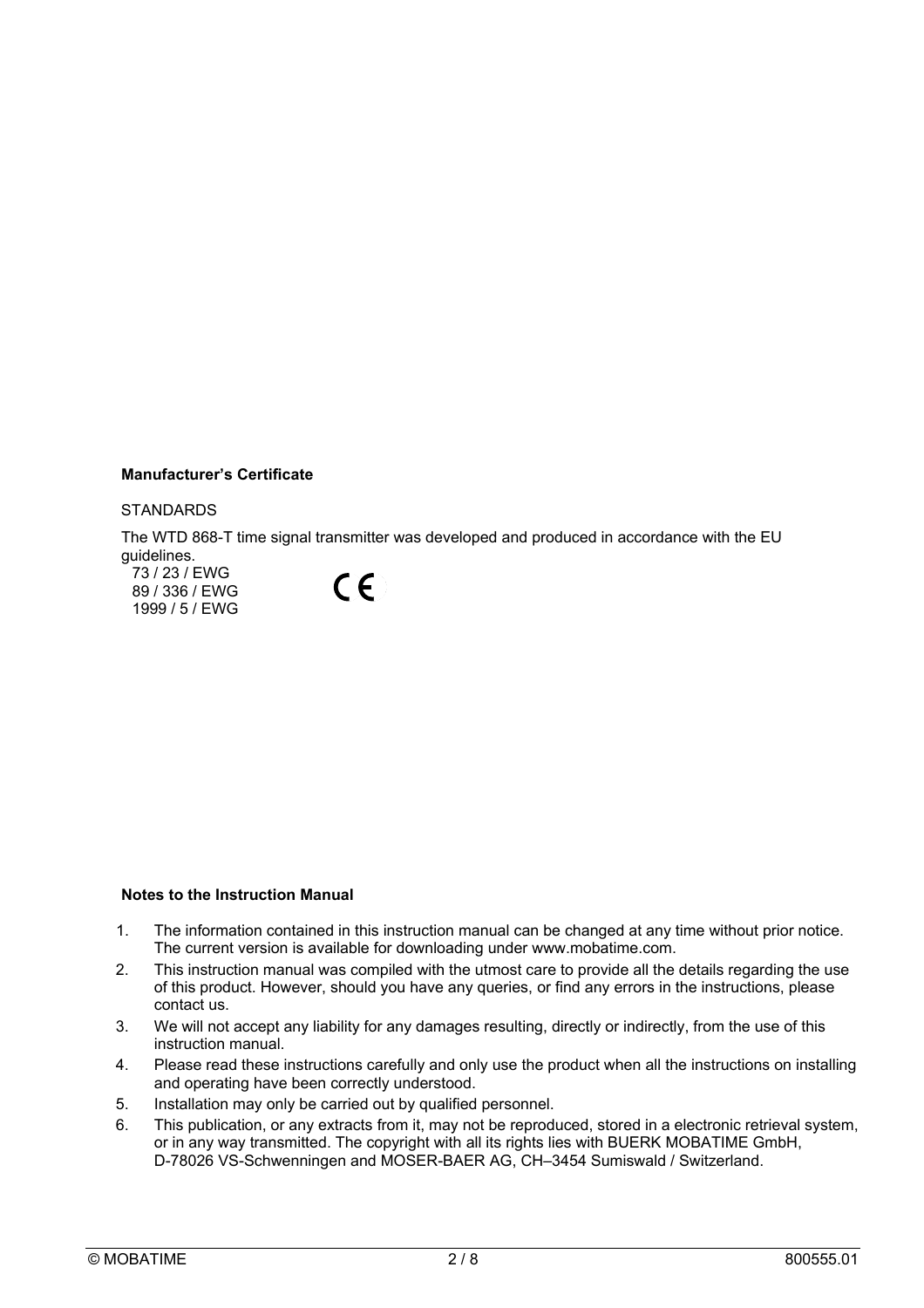# **Contents**

| 2.5 |  |  |
|-----|--|--|
| 2.6 |  |  |
|     |  |  |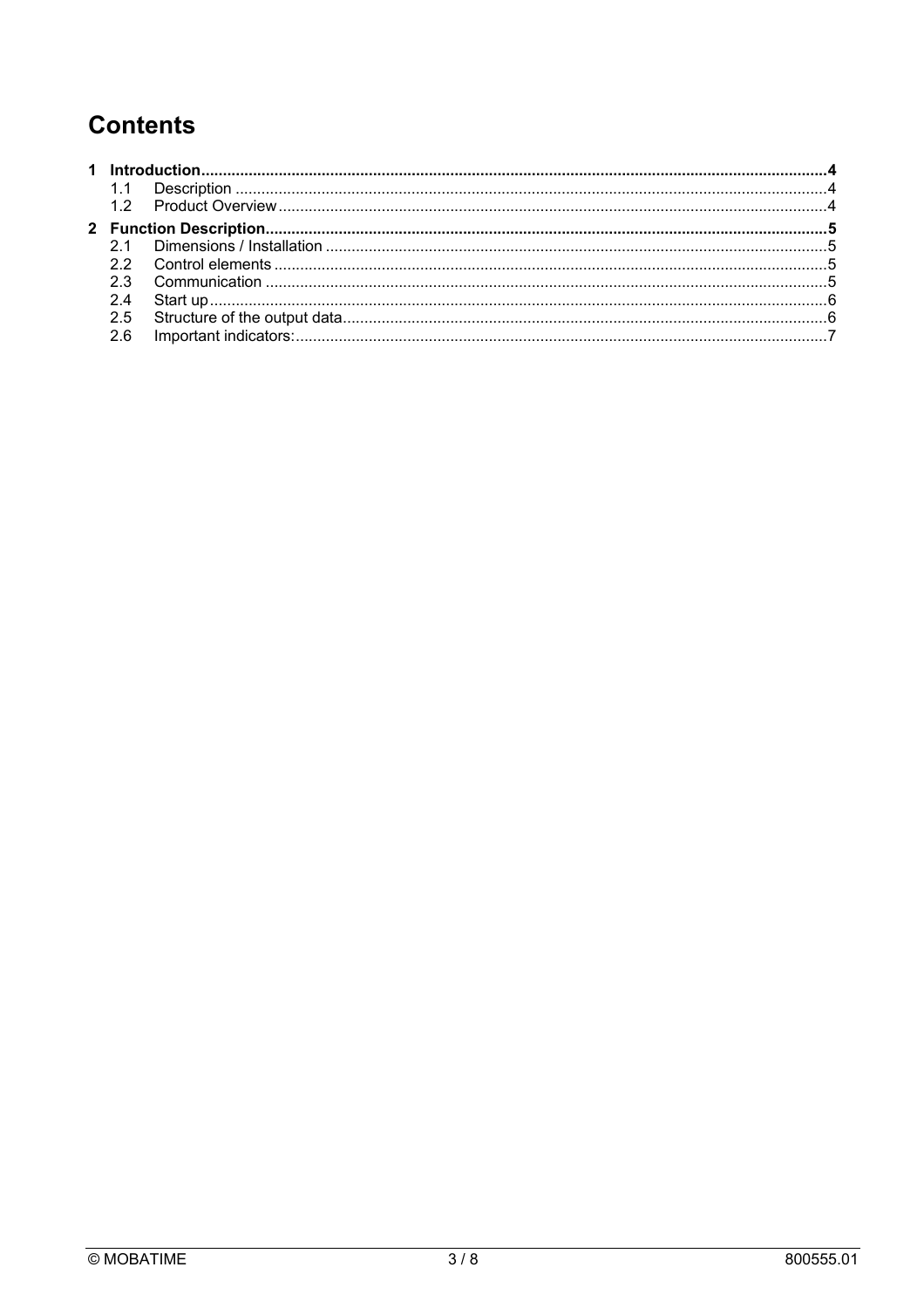# **1 Introduction**

# **1.1 Description**

The WTD 868-RS is a wireless receiver interface with serial reception data output. It serves to record transmitter data received and determine reception quality in an installation for wireless time distribution. The interface is used for preliminary information and troubleshooting in new or existing installations.

# **1.2 Product Overview**

Wireless time distribution product range.

| Art. No. | <b>Designation</b>  | <b>Description</b>                                                                                           |
|----------|---------------------|--------------------------------------------------------------------------------------------------------------|
| 203051   | WTD 868-RS          | Monitor wireless receiver Interface                                                                          |
| 202841   | WTD 868-RM          | MOBALine wireless receiver interface                                                                         |
| 202842   | WTD 868-RD          | DCF wireless receiver interface                                                                              |
| 202606   | <b>WTD 868-T</b>    | Time signal radio transmitter                                                                                |
| 701182   | <b>WTD Repeater</b> | Time signal radio repeater                                                                                   |
| 701143   | WTD 868-T MPS       | Radio transmitter mains power unit                                                                           |
| 701263   | SEW 00              | Movement for hour, minute & second display, battery<br>powered (2xAA)                                        |
| 701272   | <b>SAW 00</b>       | Movement for hour & minute display, battery powered<br>(2xAA)                                                |
| 701264   | SEW 00 MPS          | Movement for hour, minute & second display, mains<br>powered (80250 V 50/60 Hz), IMPS 12 included            |
| 701372   | IMPS <sub>12</sub>  | Mains power unit for SEW 00 MPS movement<br>$(110240 \text{ V } 50/60 \text{ Hz} \rightarrow 12 \text{VDC})$ |
| 701373   | IMPS <sub>24</sub>  | Mains power unit for WTD 868-RM / -RD<br>$(110240 \text{ V } 50/60 \text{ Hz} \rightarrow 24 \text{VDC})$    |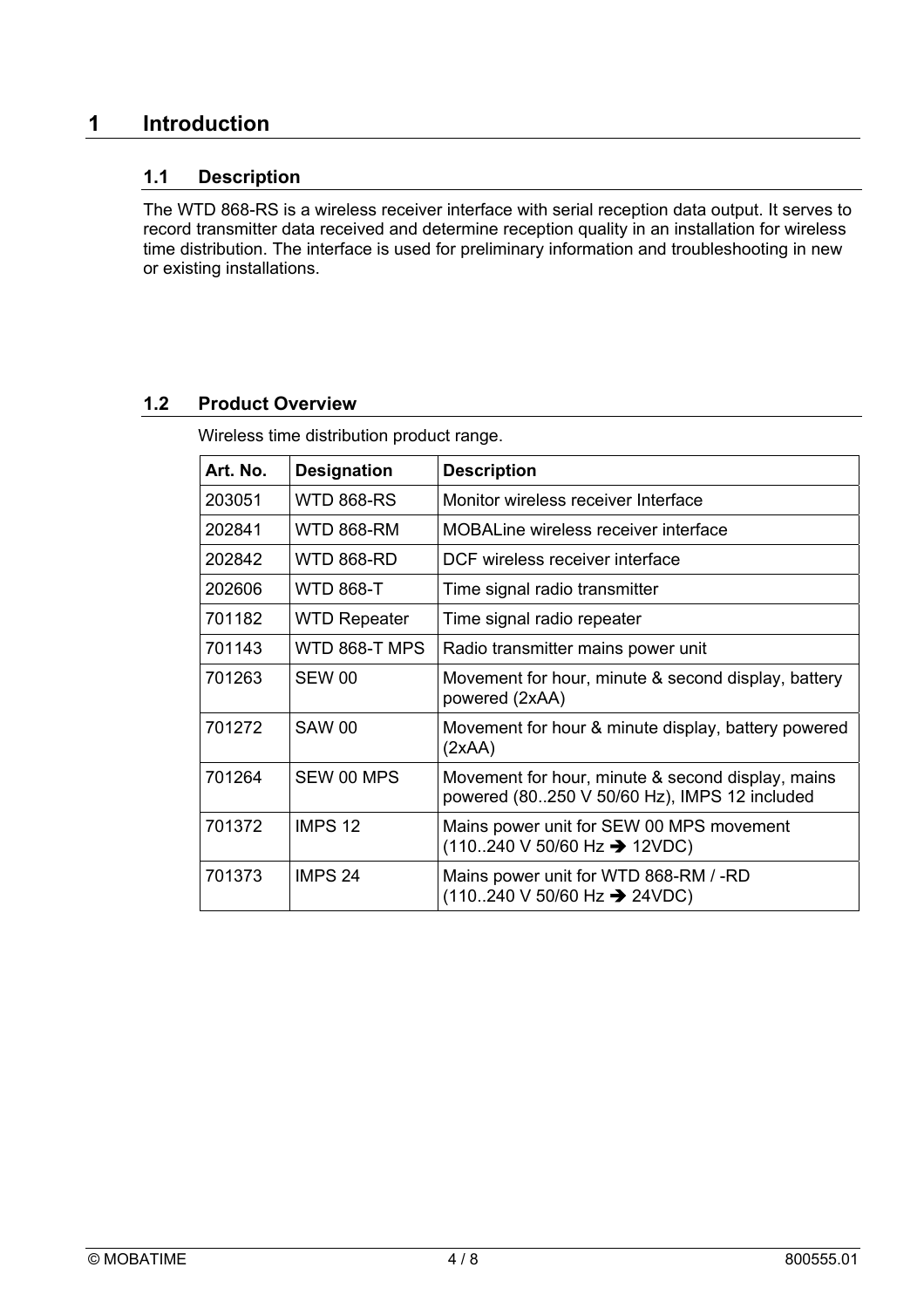# **2 Function Description**

# **2.1 Dimensions / Installation**

The WTD 868-RS is housed in a 70x40x15.5 mm black plastic casing. The interface has a USB connection in the form of a 0.5 m long cable. It is directly supplied from a USB and becomes a portable analysis device when used together with a laptop.



# **2.2 Control elements**

The status LED lights as soon as the interface is supplied and ready for operation. If transmitter data are received and outputted, the LED will be extinguished for the duration of data transmission (can be assessed as indicator for receiving data).

If the operating key is pressed, the WTD 868-RS will send out a data packet with the name of the device, the article number, software version and the last time of reception.

## **2.3 Communication**

Communication occurs unidirectionally from the interface to the connected computer. Data is outputted as an ASCII telegram via the USB interface and can be displayed for reading and recorded with a simple terminal program.

Transmission parameters: 19200 baud, no parity, 8 data bits, 1 stop bit, no flow control.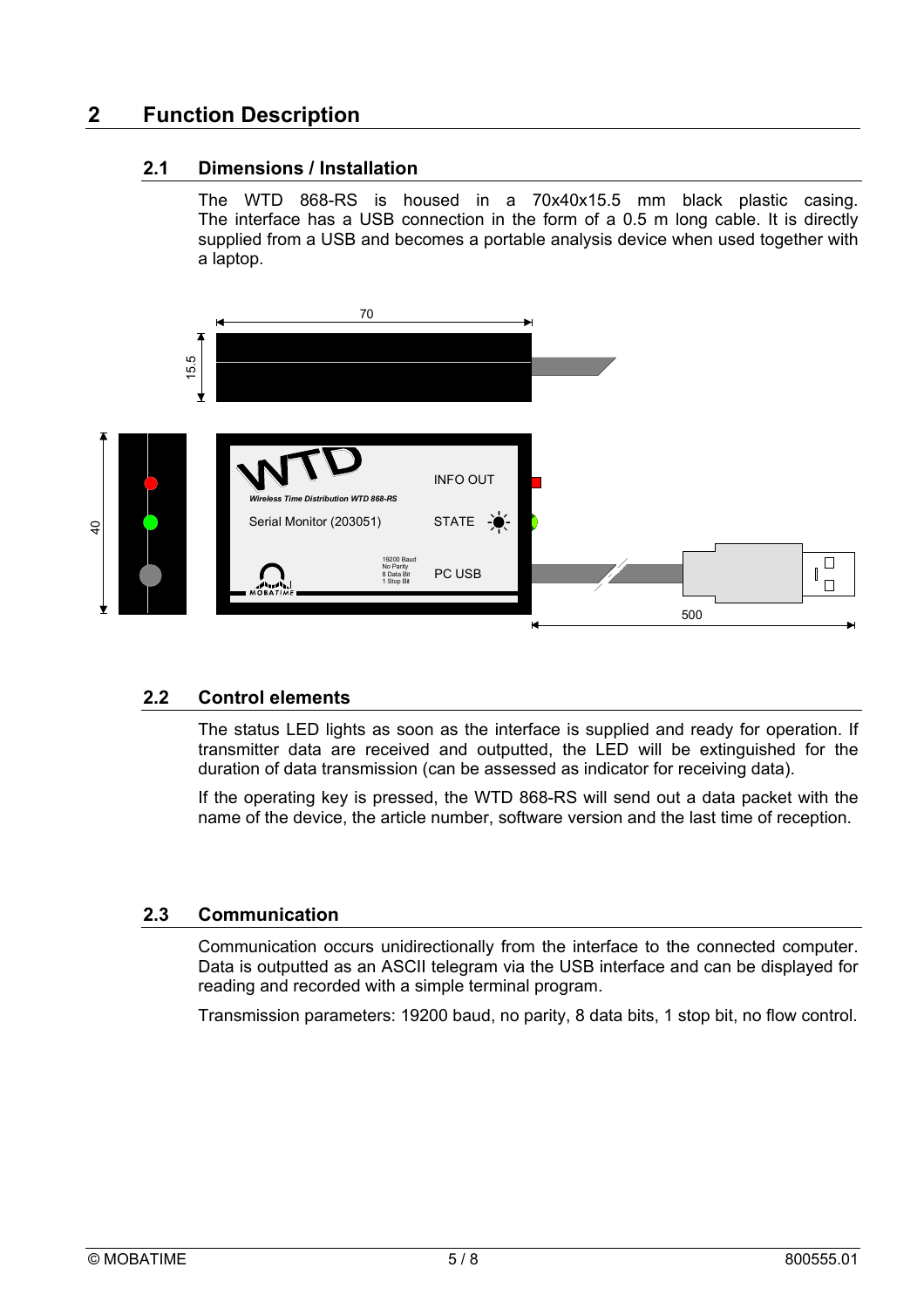## **2.4 Start up**

A USB driver (Virtual Com Port Driver) must be installed once for the WTD 868-RS to work correctly at a computer and to be recognized as serial COM-Port in the terminal program. The driver for the corresponding operating system can be downloaded from the company FTDI:

http://www.ftdichip.com/Drivers/VCP.htm

Select the driver type FT232B and follow the manufacturer's installation instructions for the driver.

As soon as the driver has been successfully installed, the WTD 868-RS can be connected to the computer and is then ready for use.

# **2.5 Structure of the output data**

| <b>Description</b> | Format                                                                                                                                  | <b>Supplements</b>                                                                           |
|--------------------|-----------------------------------------------------------------------------------------------------------------------------------------|----------------------------------------------------------------------------------------------|
| Info string        | <cr><lf>WTD868RS INFO: 203051<br/><math>203052.01.0009 - 10 - 25.36001 -</math><br/>10-07<cr><lf><cr><lf></lf></cr></lf></cr></lf></cr> | Output when pressing the operating<br>button (article number, SW version,<br>last reception) |

| <b>Description</b>         | <b>Format</b>                                                 | <b>Supplements</b>               |
|----------------------------|---------------------------------------------------------------|----------------------------------|
| Header                     | <cr><lf>WTD868RS DATA:<cr><lf></lf></cr></lf></cr>            | Start signal                     |
| Telegram type              | CD: xx <cr><lf></lf></cr>                                     | 01: DHF/WTD                      |
| <b>Transmitter address</b> | SA: xx <cr><lf></lf></cr>                                     | 0015                             |
| Operating mode             | MO: XX <cr><lf></lf></cr>                                     | 00: Normal, 01: Init             |
| Frame number               | FN: xx <cr><lf></lf></cr>                                     | 0015                             |
| Time slot                  | TS: xx <cr><lf></lf></cr>                                     | 0003 (250ms-Versatz)             |
| Time                       | TM: xx-xx-xx.xxx <cr><lf></lf></cr>                           | Hour-minute-second.millisec.     |
| Date                       | DT: XX.XX.XX <cr><lf></lf></cr>                               | Day.month.year                   |
| Day of the year            | DY: xxxx <cr><lf></lf></cr>                                   | 00010365 / 0366                  |
| Local time                 | LT: xx <cr><lf></lf></cr>                                     | 00: Local time, 01: UTC          |
| 12:00 command              | PC: xx <cr><lf></lf></cr>                                     | 00: Normal, 01: 12:00            |
| <b>CRC8</b> transmitter    | CS: xx <cr><lf></lf></cr>                                     | CRC received (hexadecimal)       |
| <b>CRC8</b> receiver       | CR: xx <cr><lf></lf></cr>                                     | CRC calculated (hexadecimal)     |
| <b>RSSI</b> base           | UB: XXXX <cr><lf></lf></cr>                                   | Base voltage (hexadecimal)       |
| RSSI peak                  | UP: XXXX <cr><lf></lf></cr>                                   | Peak voltage (hexadecimal)       |
| Raw data 1                 | R1: XX XX XX XX XX XX XX XX XX<br><cr><lf></lf></cr>          | Raw data 1st frame (hexadecimal) |
| Raw data 2                 | R2: xx xx xx xx xx xx xx xx xx<br><cr><lf><cr></cr></lf></cr> | Raw data 2nd frame (hexadecimal) |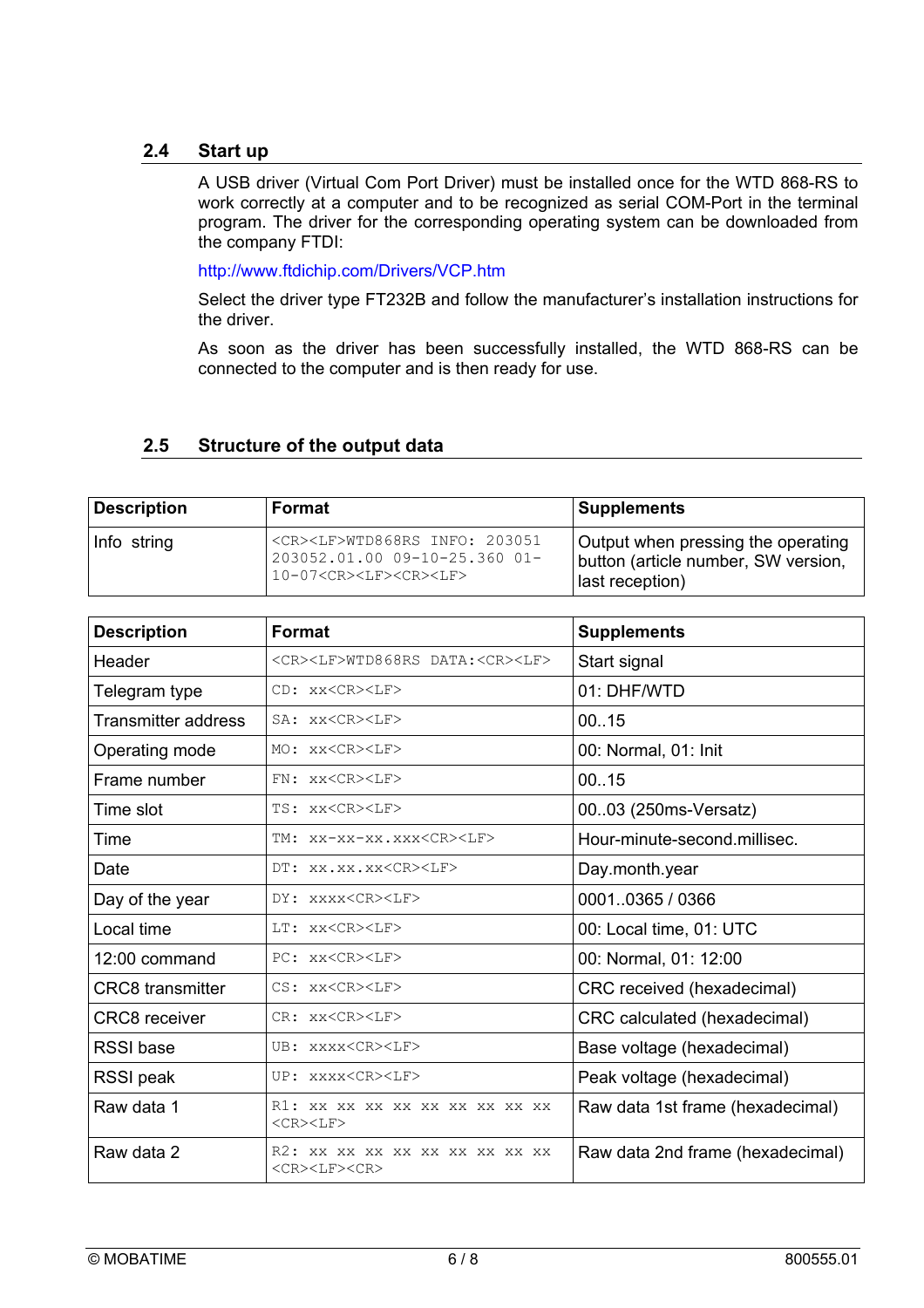### **2.6 Important indicators:**

#### *Transmitter address SA:*

With this information, it can be determined whether the required transmitter can be received, and whether further active senders are possibly located in the reception area. The same address may never be used by more than one transmitter at a time!

#### *Mode of operation MO:*

Shows whether the received transmitter is in initialization mode (start up of WTD end devices). Only one transmitter at a time may send out in initialization mode!

#### *Time, date, day of the year TM, DT, DY:*

On the basis of this information, it can be determined whether the required time is distributed by the transmitter. (UTC will also be displayed in the LT field).

### *12:00 Command PC:*

Shows whether the transmitter is sending out a position command (forces clocks to run at the 12:00 position).

### *CRC8 Transmitter / Receiver CS, CR:*

These values must be identical (data received correctly).

#### *RSSI Base / Peak UB, UP:*

The greater the difference between base voltage and peak voltage, the greater the field strength of the signal received. Minimal difference: 0x0022 (100 mV), overmodulation at UP = 0x0199 (1.2 V: reduce transmitter power / increase distance to transmitter).